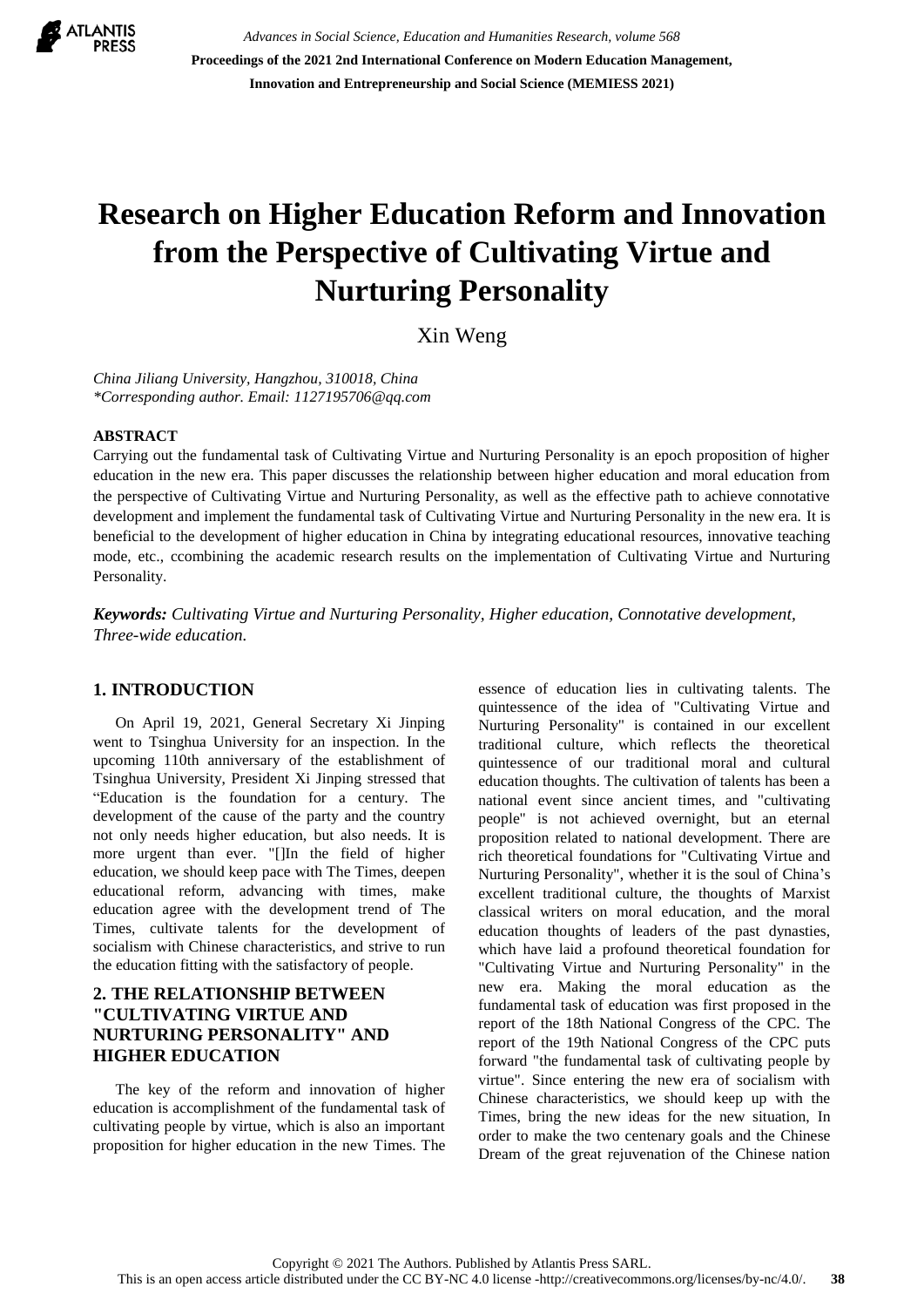come true, promoting the all-round development of people and the all-round progress of society has become the mission destination of higher education reform and development.

# *2.1."Cultivating Virtue and Nurturing Personality" is the Core Idea of Higher Education Thought*

The essence of education is to educate people. Tracing back to the practical course of the founding of higher education by the CPC, we can find that it has always been the initial mission of the Chinese Communists. During the revolutionary period, the Communist Party of China founded higher education. Based on the revolutionary situation at that time, its purpose was to cultivate a group of revolutionary advanced elements with strong national spirit and revolutionary will, who could shoulder heavy responsibilities and liberate the whole nation. When the Chinese nation was locked in a serious crisis, the CPC established a number of revolutionary base universities represented by Northern Shaanxi Public School, Anti-Japanese Military and Political University and Lu Xun Art College to meet the needs of the comprehensive anti-Japanese war. After establishment of new China, in the face of the domestic situation that all wastes need to be revived, the purpose of establishing higher education by the CPC has changed to cultivate a group of "builders of the PPC" who serve the national socialist construction. During this period, through the development of higher education, lots and lots of talents can devote themselves to the rapid development of New China. Since the reform and opening up, we have deeply realized that the great advantages of human resources in international competition and the development level of higher education are related to a country's international competitiveness and comprehensive strength. Since entering the new era, the current development of higher education should follow the series of important expositions of president Xi Jinping on education, take moral education as the fundamental task, establish socialist morality, and train generations of useful talents who have all-round development in morality, intelligence, beauty and labor. Looking back at the various historical periods when the CPC founded higher education, the idea of "Cultivating Virtue and Nurturing Personality" is the core idea of China's higher education throughapplicates the period of revolution, construction and reform of China.

#### *2.2. "Cultivating Virtue and Nurturing Personality" is the Common Trend International Higher Education Development.*

"Cultivating Virtue and Nurturing Personality" as a special proposition of the times in China, although there is no specific research on moral education abroad, the research on what kind of ideology and morality citizens should have and what kind of talents to train has never stopped. In the 21st century, the development of all countries in the world cannot be separated from talent competition, and Cultivating talents with both ability and political integrity and comprehensive development is a common trend in the development of international higher education. The educational idea of "Cultivating Virtue and Nurturing Personality" belongs to the community of human civilization [2].

In recent years, all countries around the world are carrying out educational reform intensively in order to cultivate high-quality talents. Morality is very important for maintaining social stability and development, which makes the cultivation of talents in different countries not only have professional quality, but also have higher moral quality. The indispensable core idea in the common trend of education development in various countries is to shape the national ideology and morality and lead the values. In addition to improving students' scientific and cultural level, German education departments pay great attention to cultivating students' ideological and moral qualities. They regard moral education as an important project to shape citizens' patriotic feelings and noble character, and actively promote moral education in the teaching process. Japan has always put moral education at the top of school education. Attaching importance to moral education has a long history in Japan. Japanese people pay ateention to the development of morality, intelligence and physique, especially the development of students' morality. Because Japanese moral education is a national moral education, Japanese moral education is very effective, and Japanese people have a strong sense of national identity.

"Cultivating Virtue and Nurturing Personality" is an educational idea, put forward from the basis of inheriting the excellent traditional culture of the Chinese nation and drawing lessons from the theoretical achievements and practical experience of domestic and foreign higher education. According to the actual situation of their own countries, all countries in the world cultivate high-quality talents committed to national development by means of moral education such as "general education" and "humanistic education".

## *2.3. The Implementation of the Fundamental Task of "Cultivating Virtue and Nurturing Personality" is the key of the Reform and Innovation of Higher Education Lies in the*

"The country is not virtuous, and people are not virtuous." General Secretary Xi Jinping emphasized that the foundation of colleges is to cultivate people by virtue. Moral cultivation is the consistent theoretical essence and value orientation in the traditional culture inherited and developed since ancient times in China,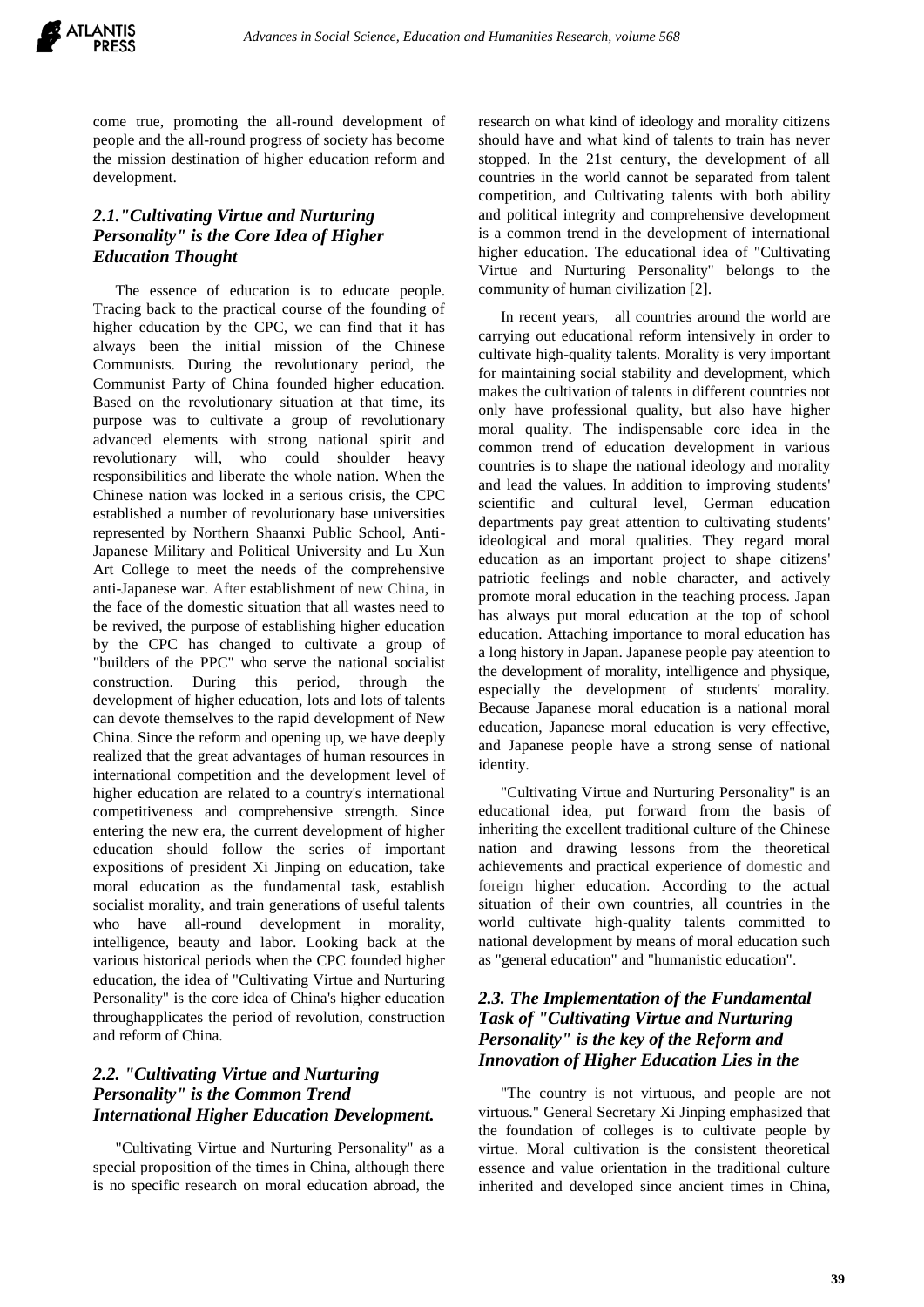

and it is the mission and value goal of chinese higher education at present. The reform and innovation of higher education must focus on the fundamental task of cultivating people by virtue, strengthen the construction of socialist core value system, lead the broad masses of young people to cultivate and practice socialist core values, and make them become all-round development socialist builders and successors.

# **3. THE HIGH-QUALITY CONNOTATIVE DEVELOPMENT OF HIGHER EDUCATION**

Realizing the connotative development of higher education is not only the major policy of the Party and the state on the higher education development, but also the basic requirement of running a university. [3]Connotation-based development is the core of higher education development policy after the party and the country enter a new era. The report of the 18 th National Congress of the CPC put forward; "Promoting the connotative development of higher education", the report of the 19th National Congress once again stated: "Realizing the connotative development of higher education". About higher education, we should adhere to the fundamental task of carrying out moral education, constantly reform and innovate teaching methods, intensify talent innovation, promote the high-quality development of higher education, and continuously train high-quality talents to enhance the national strategic ability and comprehensive strength.

## *3.1. Adhere to the Initial Mission of "Cultivating Virtue and Nurturing Personality"*

Cultivating Virtue and Nurturing Personality is the core of developing socialist education, which is not only the foundation of colleges and universities, but also the essential requirement of training socialism with Chinese characteristics's qualified builders and reliable successors. At present, it is common for higher educationthat the intellectual education is more important than moral education, and the score is important than educating people. The trained people often have higher scientific and cultural level, but lack moral quality and personality charm. The reason is that traditional education only attaches more impotance to students' academic achievements under the social background of "scores only and diplomas only" in the past, and generally attaches less importance to the scientific and cultural education of tree people, while ignoring the establishment of people's ideological and moral qualities. "Talent, the capital of Germany is also; Virtue is also handsome." Talent cultivation must be a process of unifying education and talent cultivation, and education is the foundation. young people in the new era should be determined to learn and cultivate their morality to make Chinense Dream come true.

#### *3.2. Attach Importance to the Shaping of Values*

With the opening of China's door wider and wider, the youth in the new Times with active thinking and diversified interests can access a wider world stage through the Internet. However, due to the short of sufficient social experience and clear discrimination ability, they are vulnerable to the impact of Western social thoughts such as historical nihilism and neoliberalism. Cultivating socialist core values is a powerful way to defeat the challenges of various social thoughts [4]. Under the background of this era, it is extremely urgent to carry out the fundamental task of cultivating people by virtue. The presdent Xi is highly valued to the guidance of higher education to young students' values in the process of realizing moral education, and repeatedly emphasizes the extreme importance of ideals and beliefs and the extreme importance of shaping correct world view, view of life and values. If a person does not have correct values and moral orientation, he will fall into spiritual emptiness and confusion. If a country and a nation lose the guidance of correct values and ideals and beliefs, it will bring the nation to a standstill. Therefore, when push ahead with higher education reform and innovation, we should root socialist core values in people's hearts, and enhance Four-Sphere Confidence.

#### *3.3. Cultivate High-quality Campus Culture*

In the connotative development of higher education, we should fully strengthen the construction of higher education and teaching culture and cultivate highquality campus culture. Cultural edification is a subtle process, and it is also very significanceforimplicit education. The quality of higher education depends not only on the effect of classroom teaching, but also on whether a good campus culture has been shaped. Excellent campus culture is silent, but its influence is lasting and far-reaching, which often accompanies students' life. The construction of campus culture in chinese colleges is still immature, with shallow cultural background and quick success in education and teaching. Many colleges and universities are still stuck in the stubborn chronic disease of "only scores, only studies, only diplomas, only papers, only hats". To realize the connotative development of higher education, we must strengthen the construction of education and teaching culture, pay attention to creating an academic atmosphere that respects humanity, respects academics, is friendly and friendly, builds a teacher-student relationship that understands each other and grows together, and builds a learning community between the teachers and students which set the goal of all-round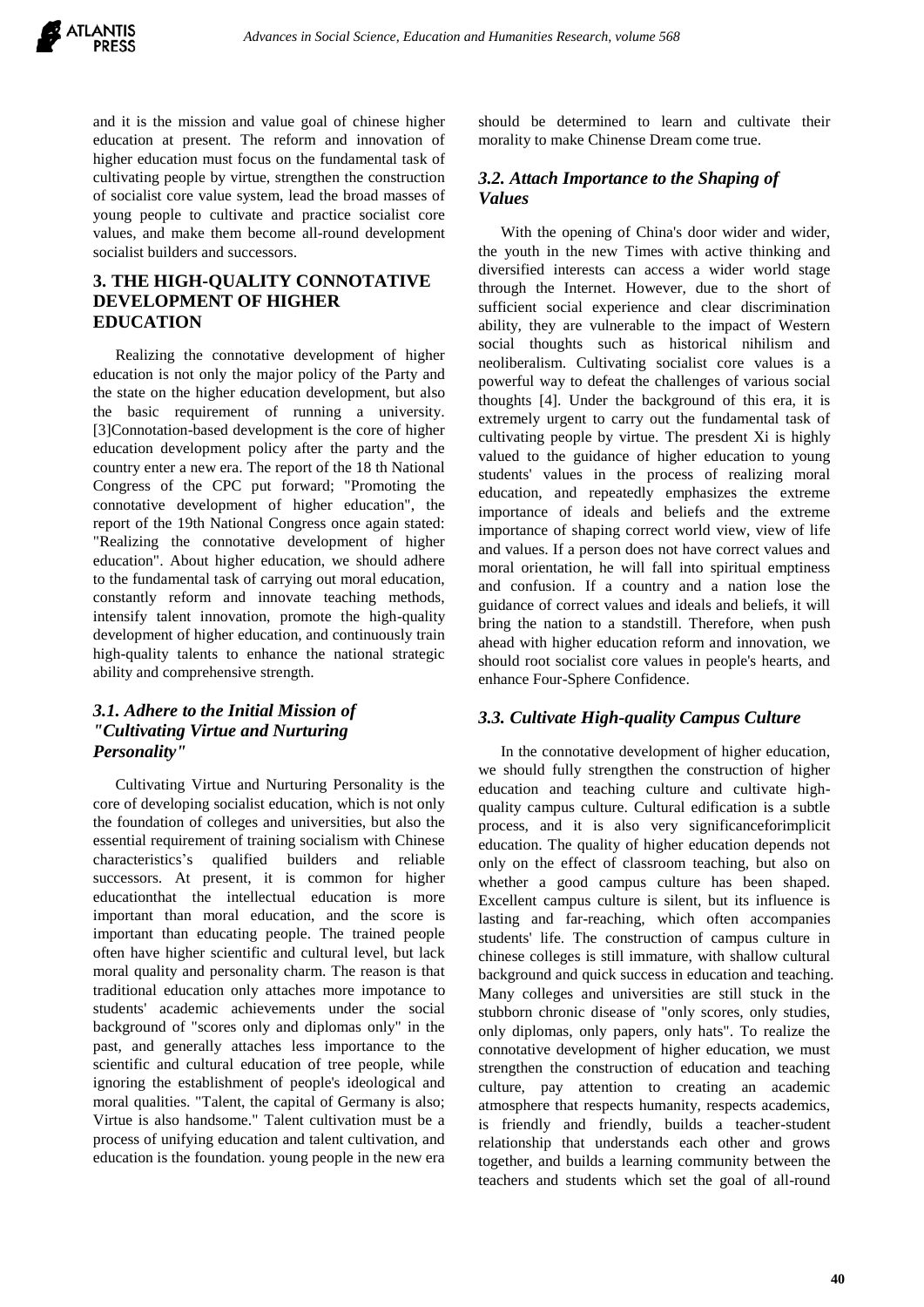

development. We should create a good learning environment, mold high-quality campus culture, and lay a cultural foundation for personnel training for the higher education developmen.

# **4. THE EFFECTIVE WAY TO IMPLEMENT MORAL EDUCATION IN HIGHER EDUCATION**

#### *4.1. Coordinate and Promote the Work of "Three-wide education"*

In December, 2016, the president Xi Jinping emphasized that we should persist in taking the cultivation of moral integrity as the central link, carry out ideological and political work throughout the whole process of education and teaching, realize the whole process and all-round education, and strive to create a new situation in China's higher education. The whole process of educating people in colleges based on moral education requires that all stages of moral education should be connected with each other, and moral education should run through all stages of college students' growth and success, so as to achieve full coverage and no blank.[5]To perfect the system and mechanism of "Three-wide education", the idea of "Cultivating Virtue and Nurturing Personality" should run through the whole process of education and teaching and permeate every corner of campus culture. All departments of the whole school should have the consciousness of actively educating people, and all teachers should establish the idea of cultivating people by virtue, and constantly enhance the cooperative consciousness and ability of all units of the whole school and all educators by virtue. To educate the whole staff is to establish a multi-pronged effort of educating the whole school teachers, administrative departments, academic departments and family members. Adhering to the overall leadership of the Party Committee of the school on education, strengthening the construction of teachers' ethics and education ability, mobilizing the enthusiasm of family members for moral education should be committed to implement the task of building morality and educating people. Educating people in the whole process requires strengthening the orderly connection of moral education in different stages in colleges. The moral education in colleges must form a closed loop with the ideological and moral education in primary and secondary schools, make full use of the connection point of view to look at the moral education tasks at each stage, and formulate a training plan for each phase, which realize the whole process coverage of moral education. To educate people in all directions, it is necessary to enhance the organic combination of school education, social education and family education, meanwhile establish a cooperative education mechanism with the combination of school, society and family. With the rise of new science and technology, Internet learning is more and more accepted by the majority of young people, and massive open online courses and live classroom have created new teaching modes. While firmly building classroom education as the main position of the first class, the Internet platform to carry out education and teaching work should be full used.

## *4.2. Strengthen the Construction of Teachers' Morality and Ethics*

In the report of the 19th National Congress of the Communist Party of China, General Secretary Xi Jinping pointed out: "Strengthen the construction of teachers' ethics, cultivate high-quality teachers, and advocate the whole society to respect teachers and attach importance to teaching"[6]. Higher education reform should adhere to the idea of educators first. Good teachers' ethics is an important foundation to help students grow up and become talented. Teachers can be respected only by learning to be tall and healthy, and students can learn how to behave themselves from their words and deeds. We should actively guide university teachers to stand firm and correct political positions, support the leadership of the Communist Party, practice the socialist core values, and lead by example. Colleges and universities should build a team of teachers with high academic integrity, call on teachers to learn valuable learning experience, selfless dedication and noble personality charm from experienced old teachers, and strive to make the whole school form a cultural atmosphere of respecting teachers, valuing teaching and being good at teaching.

# *4.3. Deepen the Construction of "Curriculum Ideological and Political Education"*

Take curriculum ideological and political education as the basic work to implement the fundamental task of Curriculum Ideological and Political Education [7]. At the National Education Conference, General Secretary Xi Jinping made an important exposition on higher education in the new era, emphasizing the need to "deepen the reform of the education system and improve the implementation mechanism of moral education", so as to make the direction of curriculum ideological and political construction clearer and the goal firmer. To deepen the ideological and political construction of curriculum, we must take the basic viewpoints and methods of Marxism as the standpoint, take the school curriculum as the carrier of educating people, and carry out ideological and political education throughout the whole process of education and teaching activities. The previous course teaching in colleges and universities paid more attention to the explanation and teaching of knowledge, and the ideological and political requirements of courses broke the shackles of teaching knowledge in a single course, so that all courses and ideological and political education went in the same